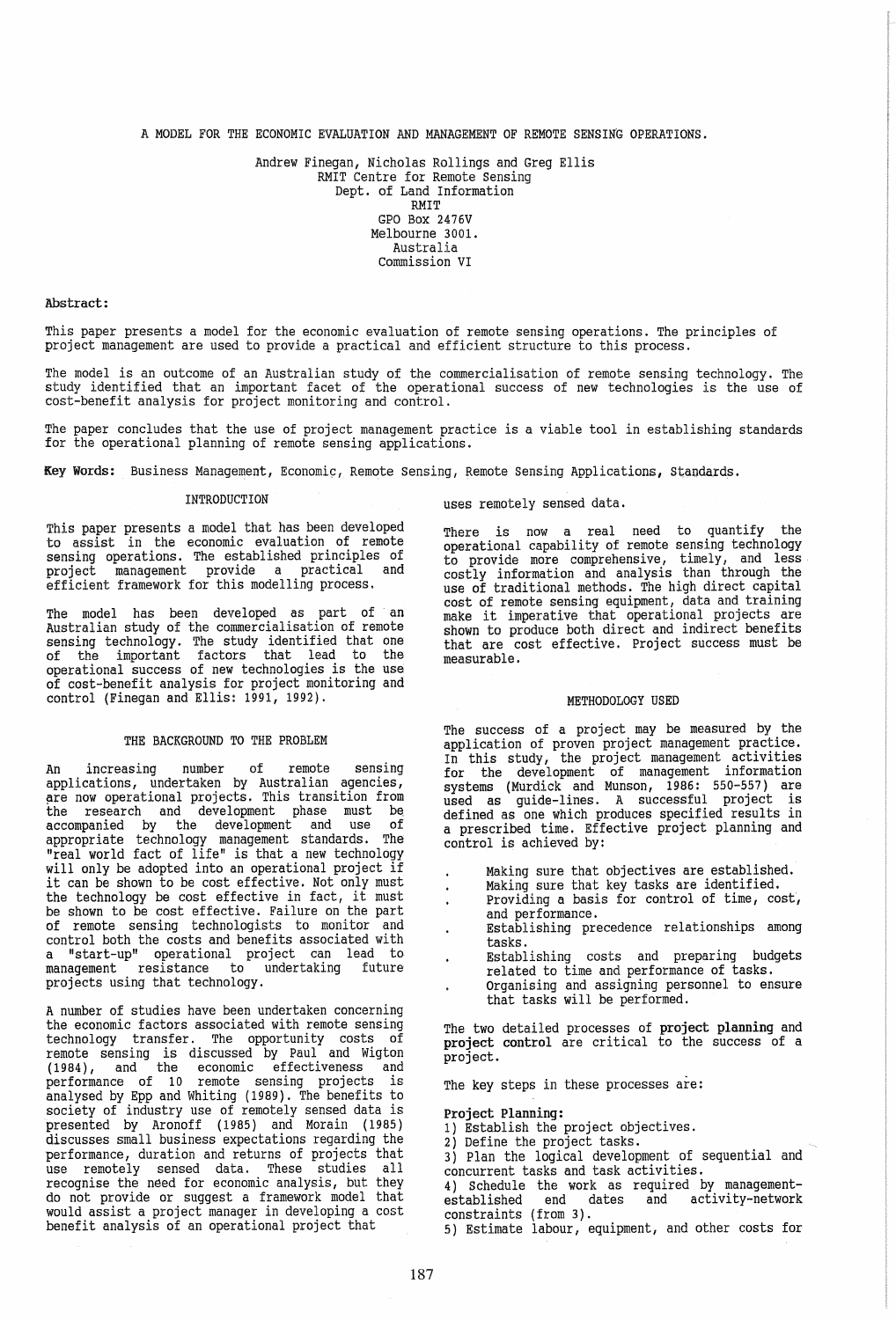| the project.<br>6) Establish a budget for the project.<br>7) Plan the staffing of the project over its life.<br>Project Control:<br>1) Ensure that project objectives are being met as<br>the project progresses.<br>2) Maintain control over schedule by changing work<br>loads and emphasis as required by delays in<br>critical activities.<br>3) Evaluate expenditure of funds in terms of both<br>work accomplished and time.<br>4) Evaluate manpower utilisation and individual<br>work progress and make adjustments as required.<br>5) Evaluate time, cost, and work performance in<br>terms of schedules, budgets, and technical plans to |                                                                                                                                           | Activity 6.  | Define Data Processing Techniques<br>- What data is available, how can<br>it be transformed into useful<br>information, how will it be used,<br>and what will happen to it at the<br>completion of the project?                               |  |  |  |  |
|----------------------------------------------------------------------------------------------------------------------------------------------------------------------------------------------------------------------------------------------------------------------------------------------------------------------------------------------------------------------------------------------------------------------------------------------------------------------------------------------------------------------------------------------------------------------------------------------------------------------------------------------------|-------------------------------------------------------------------------------------------------------------------------------------------|--------------|-----------------------------------------------------------------------------------------------------------------------------------------------------------------------------------------------------------------------------------------------|--|--|--|--|
|                                                                                                                                                                                                                                                                                                                                                                                                                                                                                                                                                                                                                                                    |                                                                                                                                           | Activity 7.  | Establish Standard for Digital<br>Interchange<br>of Data<br>The<br>information that the<br>project<br>produces must be able to be<br>the<br>exported<br>to<br>appropriate<br>existing system (Eq. A parcel<br>based Land Information System). |  |  |  |  |
| identify interaction problems.                                                                                                                                                                                                                                                                                                                                                                                                                                                                                                                                                                                                                     |                                                                                                                                           | Activity 8.  | Define type of Data $-$ A choice<br>must be made, what platform and<br>what sensor?                                                                                                                                                           |  |  |  |  |
| APPLICATION OF METHODOLOGY                                                                                                                                                                                                                                                                                                                                                                                                                                                                                                                                                                                                                         |                                                                                                                                           |              |                                                                                                                                                                                                                                               |  |  |  |  |
| project tasks.                                                                                                                                                                                                                                                                                                                                                                                                                                                                                                                                                                                                                                     | The first step in developing the model is to define                                                                                       | Activity 9.  | Define type of Image Analysis<br>System - Which computer-based<br>Image Analysis System will be<br>used? Is it available in your                                                                                                              |  |  |  |  |
| Certain tasks are common to most remote sensing<br>projects. The following are the general type of<br>tasks that would make up a typical project                                                                                                                                                                                                                                                                                                                                                                                                                                                                                                   |                                                                                                                                           |              | organisation? Is it available for<br>hire, lease or purchase?                                                                                                                                                                                 |  |  |  |  |
|                                                                                                                                                                                                                                                                                                                                                                                                                                                                                                                                                                                                                                                    | programme where remote sensing is being considered:                                                                                       | Activity 10. | Define Personnel Requirements -                                                                                                                                                                                                               |  |  |  |  |
| Activity 1.                                                                                                                                                                                                                                                                                                                                                                                                                                                                                                                                                                                                                                        | Define Project - What is to be<br>achieved?                                                                                               |              | Can you staff this project from<br>organisation?<br>your<br>Are<br>consultants available?                                                                                                                                                     |  |  |  |  |
| Activity 2.                                                                                                                                                                                                                                                                                                                                                                                                                                                                                                                                                                                                                                        | Evaluate Existing Databases<br>$\sim$ $-$<br>What information<br>is<br>already<br>available in existing systems?                          | Activity 11. | Image Selection - Consider the<br>following:<br>. Availability<br>. Cloud Cover                                                                                                                                                               |  |  |  |  |
| Activity 3.                                                                                                                                                                                                                                                                                                                                                                                                                                                                                                                                                                                                                                        | Initial discussion with Remote<br>Sensing Consultant                                                                                      |              | . Dates<br>. Format - Hardcopy (ie<br>photographic)                                                                                                                                                                                           |  |  |  |  |
| Activity 4.                                                                                                                                                                                                                                                                                                                                                                                                                                                                                                                                                                                                                                        | Define need for Remote Sensing -<br>Make a comparative analysis of<br>options available. An initial<br>cost-benefit analysis<br>may<br>be |              | Floppy Disk<br>Tape<br>. Level of Processing                                                                                                                                                                                                  |  |  |  |  |
|                                                                                                                                                                                                                                                                                                                                                                                                                                                                                                                                                                                                                                                    | required.                                                                                                                                 | Activity 12. | Image Purchase - The Australian                                                                                                                                                                                                               |  |  |  |  |
|                                                                                                                                                                                                                                                                                                                                                                                                                                                                                                                                                                                                                                                    |                                                                                                                                           |              | Centre for Remote Sensing (ACRES)                                                                                                                                                                                                             |  |  |  |  |
| Activity 5.                                                                                                                                                                                                                                                                                                                                                                                                                                                                                                                                                                                                                                        | Set Remote Sensing Objectives -                                                                                                           |              | is the principal provider<br>of                                                                                                                                                                                                               |  |  |  |  |
|                                                                                                                                                                                                                                                                                                                                                                                                                                                                                                                                                                                                                                                    | How will the use of remote<br>achieve<br>overall<br>sensing<br>the<br>project objectives?                                                 |              | sensed<br>remotely<br>data<br>in<br>Australia.                                                                                                                                                                                                |  |  |  |  |

Table 1: Resourcing a Remote Sensing Project

|             | Project<br>Manager | Project<br>Assistant | Application<br>Experts | Remote<br>Sensing<br>Consultant | Remote<br>Sensing<br>Analysts |
|-------------|--------------------|----------------------|------------------------|---------------------------------|-------------------------------|
|             |                    |                      |                        |                                 |                               |
| Activity 1  | ÷                  | $\star$              |                        |                                 |                               |
| Activity 2  |                    |                      | $\star$                |                                 |                               |
| Activity 3  |                    |                      | $\star$                |                                 |                               |
| Activity 4  |                    |                      |                        |                                 |                               |
| Activity 5  | $\star$            |                      | $\ast$                 |                                 |                               |
| Activity 6  | $\star$            |                      | ÷                      |                                 |                               |
| Activity 7  |                    |                      |                        |                                 |                               |
| Activity 8  |                    |                      |                        |                                 |                               |
| Activity 9  |                    |                      |                        |                                 |                               |
| Activity 10 | $\ast$             |                      |                        |                                 |                               |
| Activity 11 |                    |                      |                        |                                 |                               |
| Activity 12 |                    |                      |                        |                                 |                               |
| Activity 13 |                    |                      |                        |                                 |                               |
| Activity 14 |                    |                      |                        |                                 |                               |
| Activity 15 |                    |                      |                        |                                 |                               |
| Activity 16 |                    |                      |                        |                                 |                               |
| Activity 17 |                    |                      |                        |                                 | ÷                             |
| Activity 18 |                    |                      |                        |                                 | ÷                             |
| Activity 19 |                    |                      |                        |                                 | $\star$                       |
| Activity 20 |                    |                      |                        |                                 | $\star$                       |
| Activity 21 | *                  |                      |                        |                                 |                               |